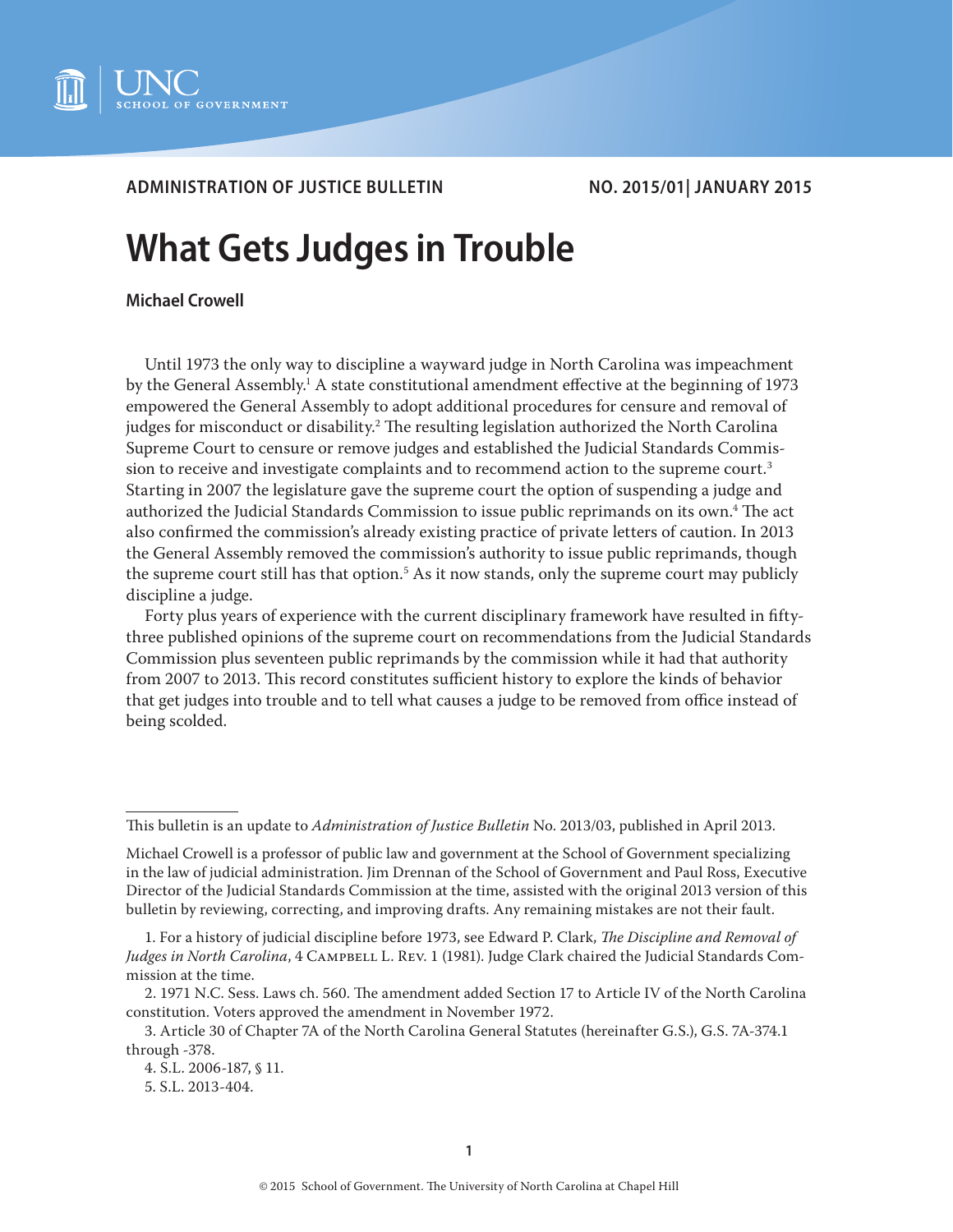# <span id="page-1-0"></span>**Role of the Code of Judicial Conduct**

The state constitution allows the legislature to prescribe a method for the censure or removal of a judge "for wilful misconduct in office, wilful and persistent failure to perform his duties, habitual intemperance, conviction of a crime involving moral turpitude, or conduct prejudicial to the administration of justice that brings the judicial office into disrepute."6 The statute which authorizes the Judicial Standards Commission to recommend discipline for a judge, and the supreme court to reprimand, censure, suspend, or remove a judge, uses the same language.<sup>7</sup>

In 1973 the General Assembly also enacted Section 7A-10.1 of the North Carolina General Statutes (hereinafter G.S.) authorizing the supreme court to prescribe standards of judicial conduct. The result is the Code of Judicial Conduct. The legislature intended the code to be the guide as to the meaning of "willful misconduct" and "conduct prejudicial to the administration of justice."8

In 1994 the supreme court said that a violation of the Code of Judicial Conduct was not enough by itself to establish conduct prejudicial to the administration of justice or willful misconduct. It was necessary to show also that that conduct would be seen by a neutral observer as bringing the office into disrepute.<sup>9</sup> Several years later, however, the supreme court revised the preamble to the code so that it now reads: "A violation of this Code . . . may be deemed conduct prejudicial to the administration of justice that brings the judicial office into disrepute, or willful misconduct in office, or otherwise as grounds for disciplinary proceedings." It would appear that violation of the code is now by itself sufficient to warrant discipline.

As discussed below, the supreme court has said that censure is warranted for any conduct prejudicial to the administration of justice;<sup>10</sup> that conduct prejudicial to the administration of justice is not as serious as willful misconduct;<sup>11</sup> that a judge may be removed only for willful misconduct;<sup>12</sup> and that willful misconduct requires more than censure.<sup>13</sup>

# **Other Means of Removal**

This bulletin is about sanctions publicly imposed by the supreme court or the Judicial Standards Commission. It does not discuss private letters of caution issued by the commission because they are, well, private. The commission issues, on average, about ten or so such letters each year. Nor does the bulletin discuss situations in which a judge has been removed from office other than by the supreme court. It might be useful to list those other possibilities for removal, however.

Impeachment by the legislature is still available to remove a judge, $14$  though it was rarely considered in the past and is never used now.

- 9. *In re* Bullock, 336 N.C. 586 (1994).
- 10. *In re* Martin, 295 N.C. 291 (1978).
- 11. *In re* Peoples, 296 N.C. 109 (1978).

14. N.C. Const. art IV, § 17(1). A two-thirds vote of all members of each house of the General Assembly is required for impeachment.

<sup>6.</sup> N.C. Const. art IV, § 17(2).

<sup>7.</sup> G.S. 7A-376(b). The statute uses the spelling "willful" rather than "wilful," as in the constitution.

<sup>8.</sup> *In re* Nowell, 293 N.C. 235 (1977).

<sup>12.</sup> *Id.*

<sup>13</sup> *In re* Badgett, 362 N.C. 482 (2008).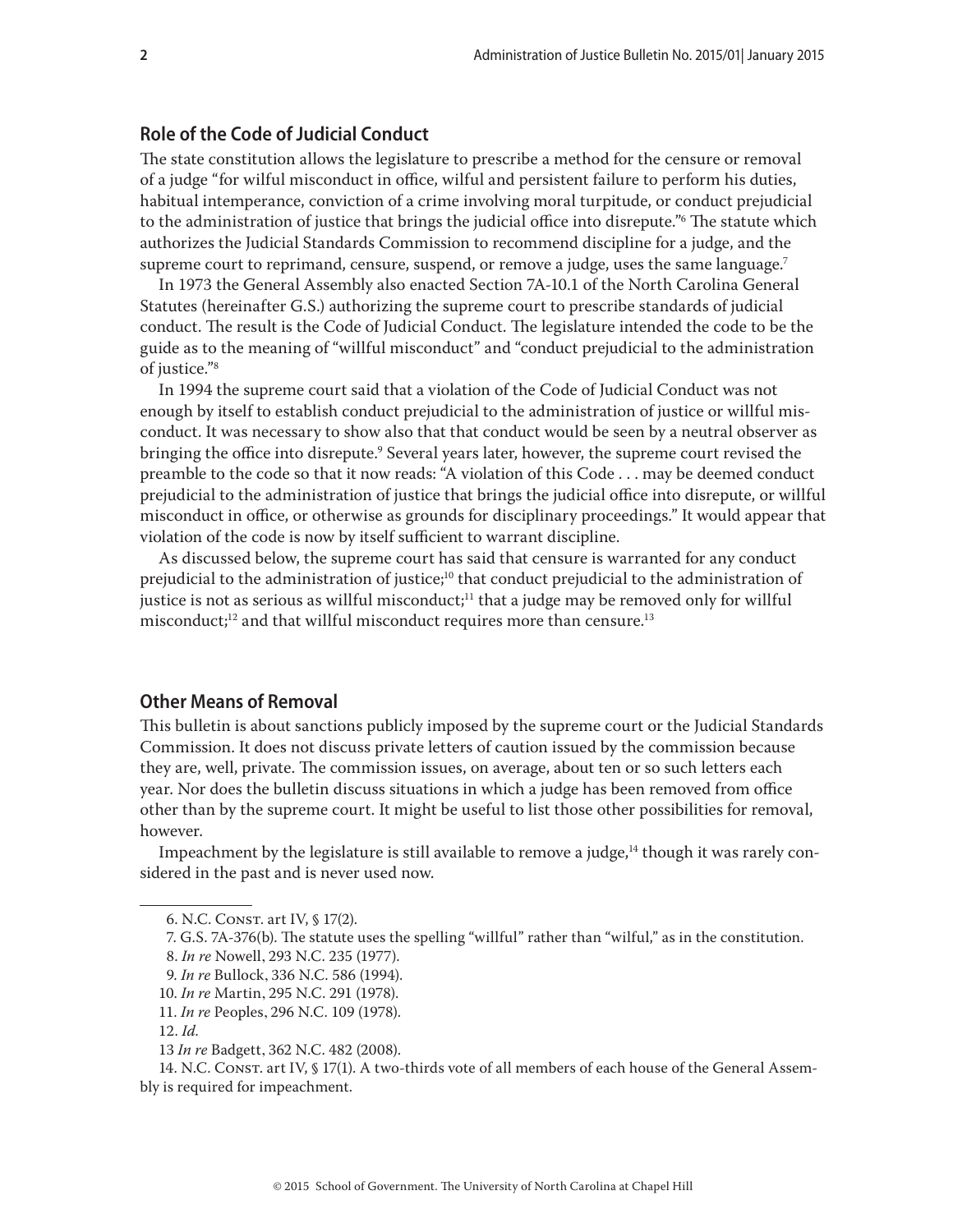<span id="page-2-0"></span>Disbarment is more likely. Judges are required to be licensed to practice law, and as lawyers they are subject to discipline, including disbarment, by the State Bar for violation of the Rules of Professional Conduct. By statute a judge's office becomes vacant upon disbarment.15

Judges also may be prosecuted for criminal offenses. Under the state constitution, conviction of a felony disqualifies a person from holding any public office,<sup>16</sup> and by statute conviction of any criminal offense showing professional unfitness is grounds for disbarment by the State Bar.<sup>17</sup> As seen in the summaries of supreme court discipline cases presented below, sometimes the court will remove or otherwise sanction a judge after a criminal conviction, but there are other times when as part of a plea the judge resigns and pledges never to seek judicial office again. When that happens the supreme court may see no need to take further action.

There also are times when a judge will resign before a formal complaint has been filed with the Judicial Standards Commission or while the commission's investigation is still pending. Sometimes the commission and supreme court will proceed with discipline; at other times the resignation will end the matter. And even if the court proceeds with discipline, the resignation may prompt a lesser sanction than otherwise would be imposed.

Today all public discipline of judges is by the supreme court. For a few years the Judicial Standards Commission also could publicly reprimand judges. These public actions by the court and commission, which are the focus of this bulletin, provide a representative sample of what gets judges in trouble, even if removal sometimes occurs by different means.

## **Statistics**

In 1973, its first year of operation, the Judicial Standards Commission received twenty-three complaints.<sup>18</sup> By 1980 the number was up to eighty-seven,<sup>19</sup> and in the most recent year reported, 2013, there were 235 complaints initiated.<sup>20</sup> From the beginning the great majority of complaints have been dismissed after initial review by the commission, mainly because so many complaints are more about judges' legal decisions than about their behavior. In its first nine years the commission dismissed 84 percent of the complaints after initial review; $^{21}$  in the five most recent years about 90 percent were disposed of that way. $22$ 

Not surprisingly, domestic litigants and criminal defendants generate the most complaints, with civil litigants other than those in domestic cases next in line.<sup>23</sup> In the early 1980s about three-fourths of the complaints were about district judges, another quarter about superior court judges, and just a handful about appellate judges. $^{24}$  The number of complaints against the two

<sup>15.</sup> G.S. 7A-410.

<sup>16.</sup> N.C. CONST. art. VI, § 8.

<sup>17.</sup> G.S. 84-28.

<sup>18.</sup> Clark, *supra* note 1, at 26.

<sup>19.</sup> *Id*.

<sup>20.</sup> N.C. Judicial Standards Comm'n, 2013 Annual Report 3 (2014) (hereinafter 2013 Annual Report).

<sup>21.</sup> Clark, *supra* note 1, at 27.

<sup>22. 2013</sup> Annual Report at 6.

<sup>23.</sup> This has been true from the beginning of the commission. Compare Clark, *supra* note 1, at 26–27 and the 2013 Annual Report at 4.

<sup>24.</sup> Clark, *supra* note 1, at 26.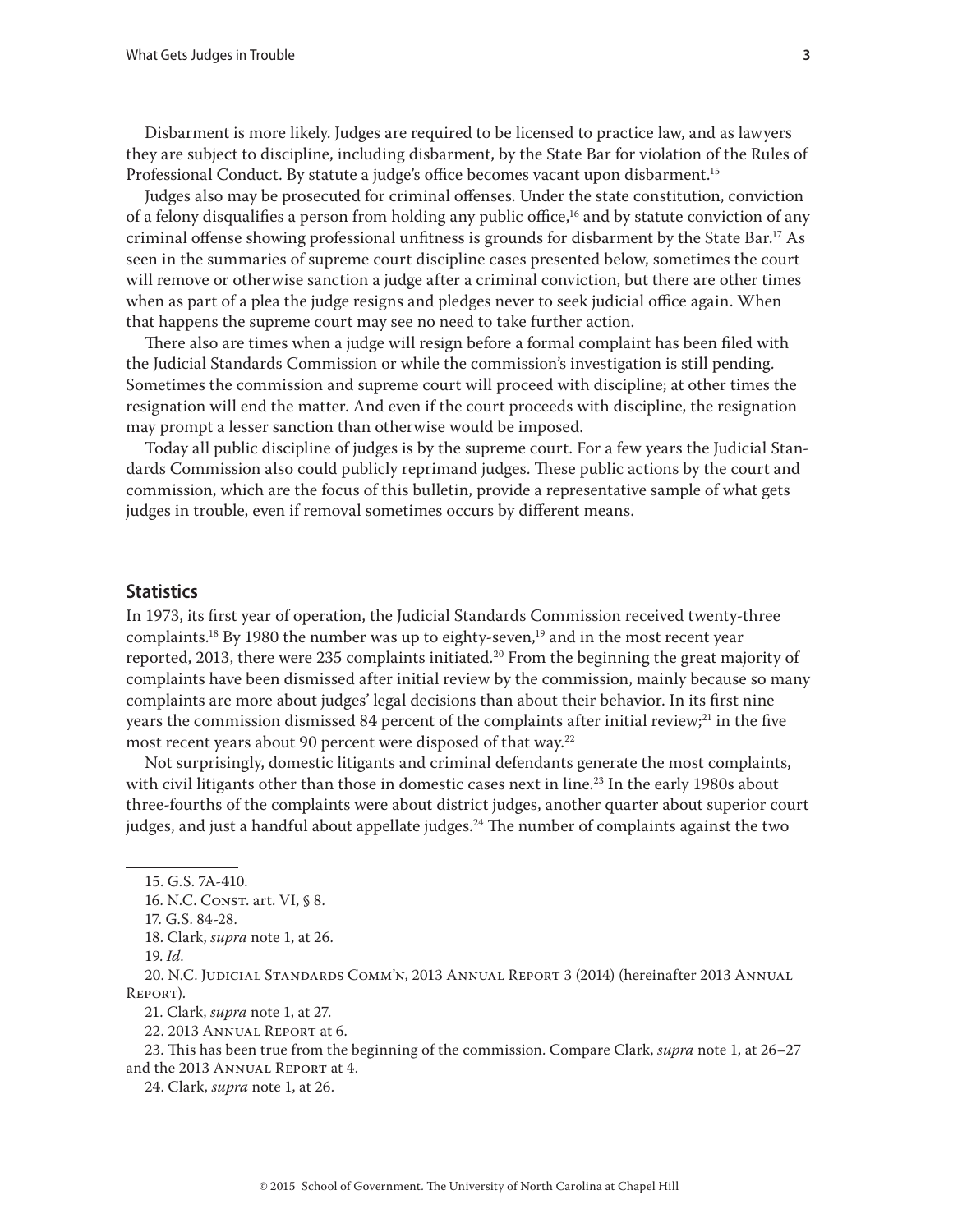|                      | 1973-1979 | 1980-1989 | 1990-1999 | 2000-2009 | 2010-present |
|----------------------|-----------|-----------|-----------|-----------|--------------|
| Removed              |           | $3^*$     |           | $3**$     |              |
| Suspended            |           |           |           | 1***      |              |
| Censured             | h         | 3         | 13        | 9         |              |
| Reprimanded          |           |           |           |           |              |
| Remanded             |           |           |           |           |              |
| <b>No Discipline</b> |           |           | 4         |           |              |

**Table 1. Supreme Court Disciplinary Decisions by Decade**

\* 2 of these judges were also censured

\*\* 2 judges were removed for misbehavior (1 was also censured), 1 was removed for disability

\*\*\* This judge was also censured

kinds of trial judges tends to be roughly proportionate to the number of judges. About 70 percent of trial judges are in district court, 30 percent in superior court, and typically just over twice as many complaints are about district judges. In 2013 the 270 district judges generated 184 complaints and the 112 superior court judges accounted for eighty-four, both numbers somewhat lower than other recent years.<sup>25</sup> Appellate judges generally account for just a fraction of all the grievances.

Few complaints make it all the way to the supreme court. In the five years from 2009 through 2013, for example, the Judicial Standards Commission received 1,349 new complaints and ordered formal investigation in only 121. After the formal investigation, seventy-seven more complaints were dismissed. During those five years the commission issued forty-nine private letters of caution and eleven public reprimands and sent three cases to the supreme court with a recommendation for disciplinary action.26

Since the current disciplinary structure was put in place fifty-three cases have reached the supreme court.<sup>27</sup> Of those, forty-four involved district court judges and nine involved superior court judges. The supreme court has removed eight judges for misbehavior (and additionally censured three of them) and one for disability; one judge was suspended for seventy-five days and one was suspended for sixty days and censured; thirty-two other judges were censured without being removed or suspended; and one judge was reprimanded. Two cases were remanded to the Judicial Standards Commission for further proceedings, and in seven instances the supreme court decided not to impose any discipline despite the commission's recommendation. Twice when the commission has recommended only censure the court has decided instead to remove or suspend the judge—both decisions came in 2008 and involved the same judge. (See Table 1, "Supreme Court Disciplinary Decisions by Decade," above.)

<sup>25. 2013</sup> Annual Report at 4. In the report the number of complaints against different categories of judges, when added together, may be greater than the total number of complaints because a single complaint sometimes names more than one kind of judge.

<sup>26. 2013</sup> Annual Report at 6.

<sup>27.</sup> A list of all the supreme court decisions may be found on the Judicial Standards Commission's webpage on the Administrative Office of the Courts website. Choose the "Supreme Court Disciplinary Opinions" option on the webpage, which is found at [www.nccourts.org/Courts/CRS/Councils/Judicial-](http://www.nccourts.org/Courts/CRS/Councils/JudicialStandards/Default.asp)[Standards/Default.asp](http://www.nccourts.org/Courts/CRS/Councils/JudicialStandards/Default.asp).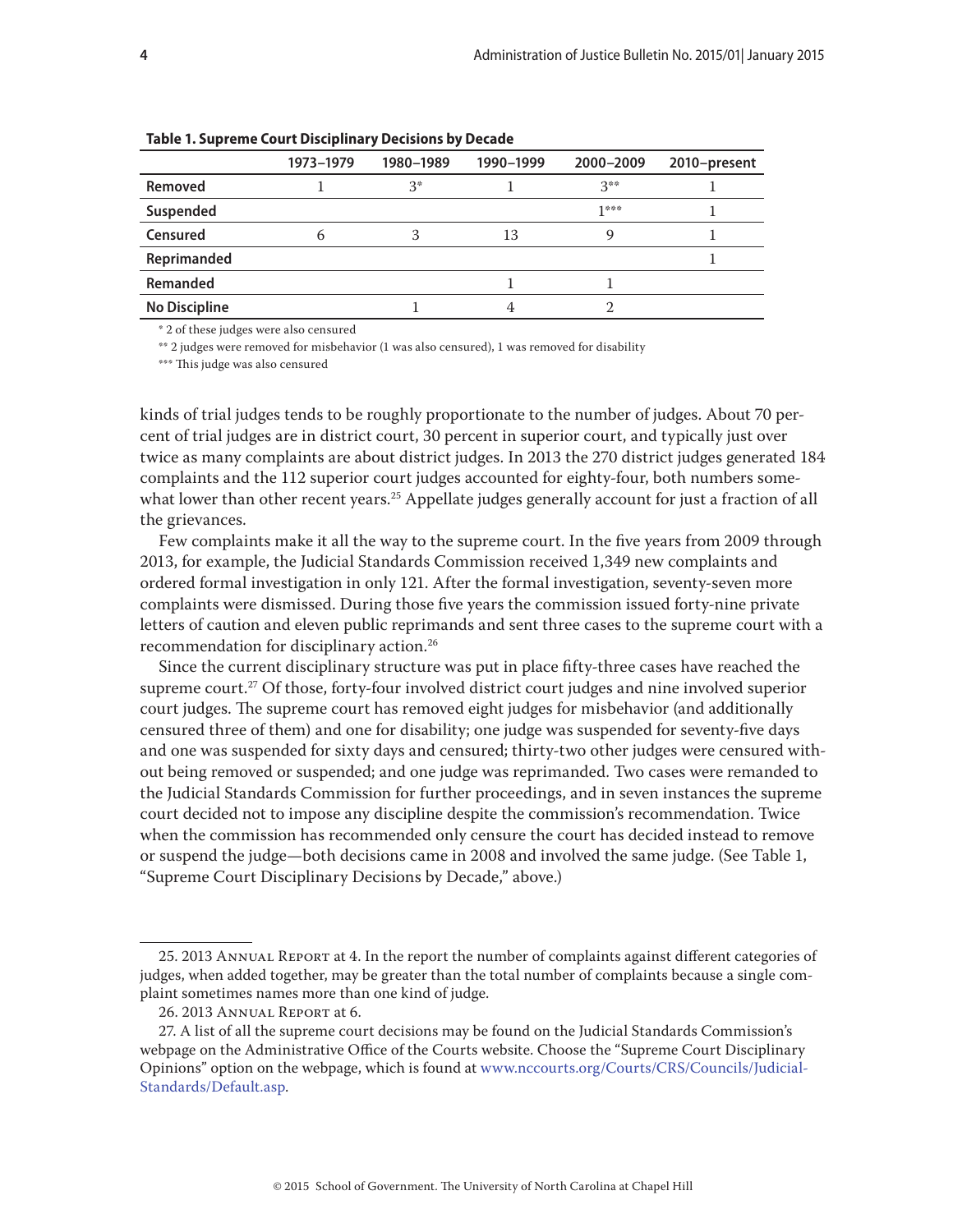# <span id="page-4-0"></span>**The Supreme Court's Approach to Discipline**

In several of the individual decisions discussed later in this bulletin the supreme court has explained its approach to discipline. It will help to keep those "rules" in mind when reading about the results in particular cases. Here are brief summaries paraphrasing what the court has said about discipline, in chronological order of the cases:

- $\bullet$  The standard of proof in judicial discipline cases is clear and convincing evidence.<sup>28</sup>
- The supreme court is not limited to the sanction recommended by the Judicial Standards Commission; it may impose any sanction.<sup>29</sup>
- A judge should be removed when the judge engages in willful misconduct for financial gain and when the judge persists in willful misconduct.<sup>30</sup>
- Censure is warranted for any conduct that is prejudicial to the administration of justice.<sup>31</sup>
- Suborning perjury would require removal.<sup>32</sup>
- A judge's failure to testify in the disciplinary hearing can be held against the judge. $33$
- A judge does not have to benefit financially for the behavior to be considered conduct prejudicial to the administration of justice.34
- Conduct prejudicial to the administration of justice is not as serious or as reprehensible as willful misconduct.<sup>35</sup>
- A judge should be removed from office only for willful misconduct.<sup>36</sup>
- Purposeful and repeated willful misconduct requires removal.<sup>37</sup>
- Willful misconduct can occur outside the courthouse; it does not have to take place in the judge's courtroom, chambers, or surroundings. For purposes of discipline it does not matter whether the conduct is public or private in nature.<sup>38</sup>
- Reelection of the judge subsequent to the misconduct does not insulate the judge from discipline; the commission and court may consider misconduct that occurred before the judge's last election.39
- Not every intemperate remark, especially when made in chambers, is conduct prejudicial to the administration of justice.<sup>40</sup>
- The judge being disciplined is not entitled to open file discovery of the investigator's file.<sup>41</sup>
- At one time the supreme court said that violation of the Code of Judicial Conduct does not by itself establish conduct prejudicial to the administration of justice or willful misconduct, but that the conduct also must appear to the objective observer to be prejudicial to public

36. *Id.* at 158.

<sup>28.</sup> *In re* Nowell, 293 N.C. 235, 247 (1977).

<sup>29.</sup> *In re* Hardy, 294 N.C. 90, 97–98 (1978).

<sup>30.</sup> *In re* Martin, 295 N.C. 291, 305 (1978).

<sup>31.</sup> *Id.* at 305–06.

<sup>32.</sup> *Id.* at 306.

<sup>33.</sup> *In re* Peoples, 296 N.C. 109, 151–52 (1978).

<sup>34.</sup> *Id.* at 154 (citing *In re* Crutchfield, 289 N.C. 597, 603 (1975)).

<sup>35.</sup> *Id.* at 157–58.

<sup>37.</sup> *Id.* at 157–58.

<sup>38.</sup> *In re* Martin, 302 N.C. 299, 315–16 (1981).

<sup>39.</sup> *Id.* at 318–20.

<sup>40.</sup> *In re* Bullock, 324 N.C. 320, 322 (1989).

<sup>41.</sup> *In re* Greene, 328 N.C. 639, 648–49 (1991).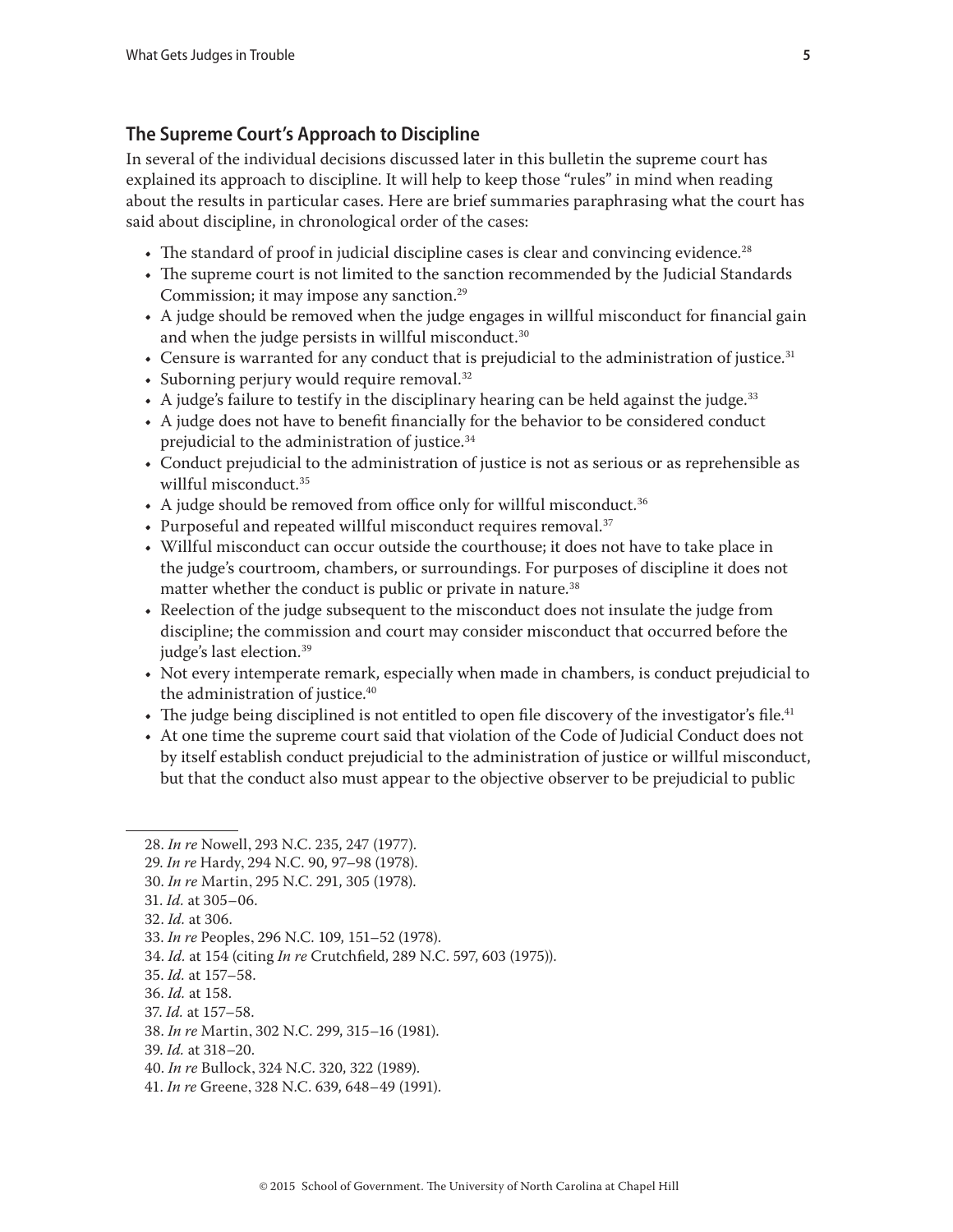<span id="page-5-0"></span>esteem for the courts.<sup>42</sup> As discussed at the beginning of this bulletin, though, later amendment to the code indicates that violation is now by itself sufficient for discipline.

- The supreme court will not punish judges for honest errors of law.<sup>43</sup>
- When questions arise about the possible bias of Judicial Standards Commission members the judge should be allowed individual voir dire of those members.<sup>44</sup>
- Even if Judicial Standards Commission procedures are imperfect, they are not fatal to the disciplinary action because the commission is only recommending action to the supreme court; the court still makes the final decision.<sup>45</sup>
- In considering whether the judge has engaged in conduct prejudicial to the administration of justice, the judge's motive does not matter so much as the conduct itself.<sup>46</sup>
- Willful misconduct requires more than censure. $47$
- The admonitions of the Code of Judicial Conduct are not just suggestions; they are mandatory.48

#### **Removal Cases**

In the forty plus years of the present scheme of judicial discipline the state supreme court has removed nine judges from office, eight for misconduct and one for disability.

The district judge removed for disability had been complaining about a number of other judges and lawyers, asserting that they were conspiring to have her assassinated and otherwise making outrageous claims.49 The judge agreed to removal on grounds that her behavior was caused by diabetes and stress and was likely to be permanent.

Six district judges and two superior court judges have been removed for misconduct. Half of the eight removals took place in the five-year period between 1978 and 1983; one, in 1991; the other three, in the three years from 2007 to 2010. Given the small number of cases it is not surprising that there is no strong pattern in the reasons for removal, though sexual misconduct did figure in three of the eight cases, while lying to investigators was an aggravating factor in a couple of them.

The misconduct in the eight removals, in chronological order, was as follows:

*In re* Peoples, 296 N.C. 109 (1978)—Over a four- to seven-year period the district judge removed, on his own, about fifty traffic cases, including drunk driving cases, from the calendar, placed the cases in his own file, then later dismissed them without notice to the district attorney (DA). Some of the defendants benefitting from the dismissals paid a "cost of court" to the judge, who sometimes passed the money on to the clerk and at other times did not.

*In re* Martin, 302 N.C. 299 (1981)—The district judge attempted to get female defendants to have sex with him in exchange for his help with their cases.

<sup>42.</sup> *In re* Bullock, 336 N.C. 586, 589–91 (1994) (citing *In re* Edens, 290 N.C. 299, 306 (1976), and *In re*  Nowell, 293 N.C. 235, 248 (1977)).

<sup>43.</sup> *In re* Tucker, 348 N.C. 677, 682 (1998).

<sup>44.</sup> *In re* Hayes, 356 N.C. 389, 400 (2002).

<sup>45.</sup> *Id.* at 401, 406.

<sup>46.</sup> *In re* Royster, 361 N.C. 560, 563 (2007).

<sup>47.</sup> *In re* Badgett, 362 N.C. 482, 489–90 (2008).

<sup>48.</sup> *In re* Belk, 364 N.C. 114, 123 (2010).

<sup>49.</sup> *In re* Harrison, 359 N.C. 415 (2005).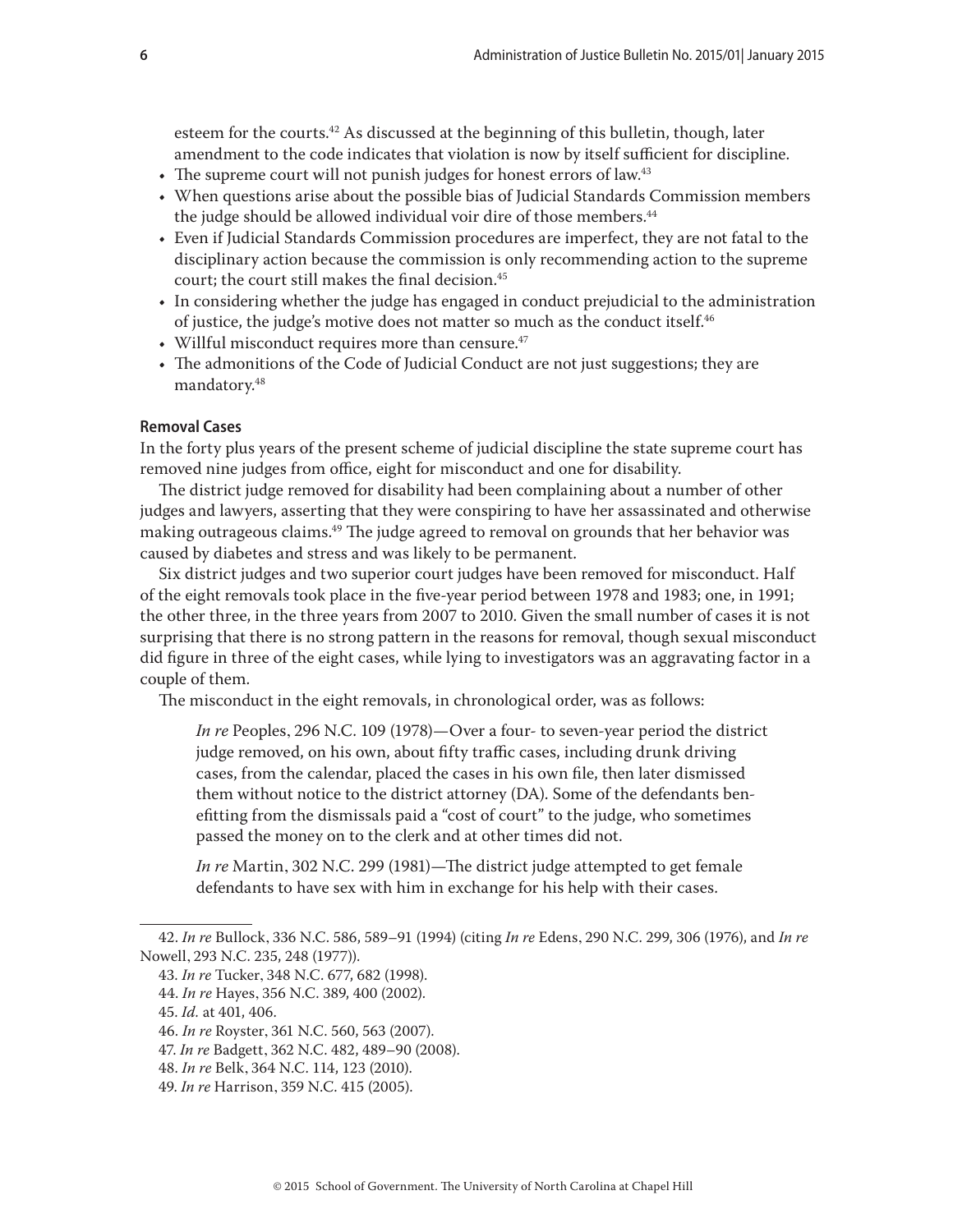<span id="page-6-0"></span>*In re* Hunt, 308 N.C. 328 (1983)—The district judge took bribes from undercover FBI agents to dismiss traffic cases and protect a gambling business.

*In re* Kivett, 309 N.C. 635 (1983)—The superior court judge attempted to get the DA not to prosecute a rape case against someone who procured women for the judge; sought sex with defendants in exchange for helping with their cases; sexually assaulted a female probation officer; and tried to persuade another superior court judge to not convene a grand jury to indict him.

*In re* Sherrill, 328 N.C. 719 (1991)—The superior court judge was arrested for possession of marijuana, cocaine, and drug paraphernalia; entered a deferred prosecution; and resigned.

*In re* Ballance, 361 N.C. 338 (2007)—The district court judge was convicted of failing to file federal tax returns.

*In re* Badgett, 362 N.C. 482 (2008)—The district court judge, continuing a pattern of misconduct, refused to grant a defendant in a domestic violence case a continuance to hire a lawyer; ordered spousal support with no evidence and when not requested; referred disparagingly to a defendant's Hispanic ethnicity; ordered a defendant's wallet taken and searched for money; tried to influence the testimony of the court clerk on what happened; and lied to SBI agents investigating the misconduct.

*In re* Belk, 364 N.C. 114 (2010)—The district court judge failed to leave the boards of two companies when he took office despite being advised by the Judicial Standards Commission to do so; he also lied to investigators about those companies providing him with health insurance.

The small number of cases and the varied circumstances make it difficult to generalize about the kind of misconduct that will lead to removal. In *Peoples* the supreme court said that willful misconduct under the Code of Judicial Conduct is more serious than conduct prejudicial to the administration of justice and that removal should be reserved for willful misconduct. The eight removals all certainly fit that description. The court in *Peoples* also said that purposeful and repeated misconduct requires removal, and several of the removals have that characteristic. And in the *Kivett, Badgett*, and *Belk* cases the judge's behavior was aggravated by lying to investigators or attempting to influence others' testimony. *Belk* illustrates, too, that it is best not to ignore the Judicial Standards Commission when it advises against a particular course of conduct.

#### **Suspensions**

The supreme court was not given the option of suspending a judge until 2007, and it has used that option only twice since then. In 2008 a district judge was suspended for sixty days, in addition to being censured, for a variety of misdeeds: failing to disclose and recuse based on a business relationship with a lawyer; trying to bully the DA into waiving the disqualification; lying to the DA about the status of the Judicial Standards Commission investigation; threatening retaliation against the DA; and rude and insulting courtroom behavior.<sup>50</sup> Although the Judicial

<sup>50.</sup> *In re* Badgett, 362 N.C. 202 (2008). This is the same judge who subsequently was removed from office pursuant to *In re* Badgett, 362 N.C. 482 (2008).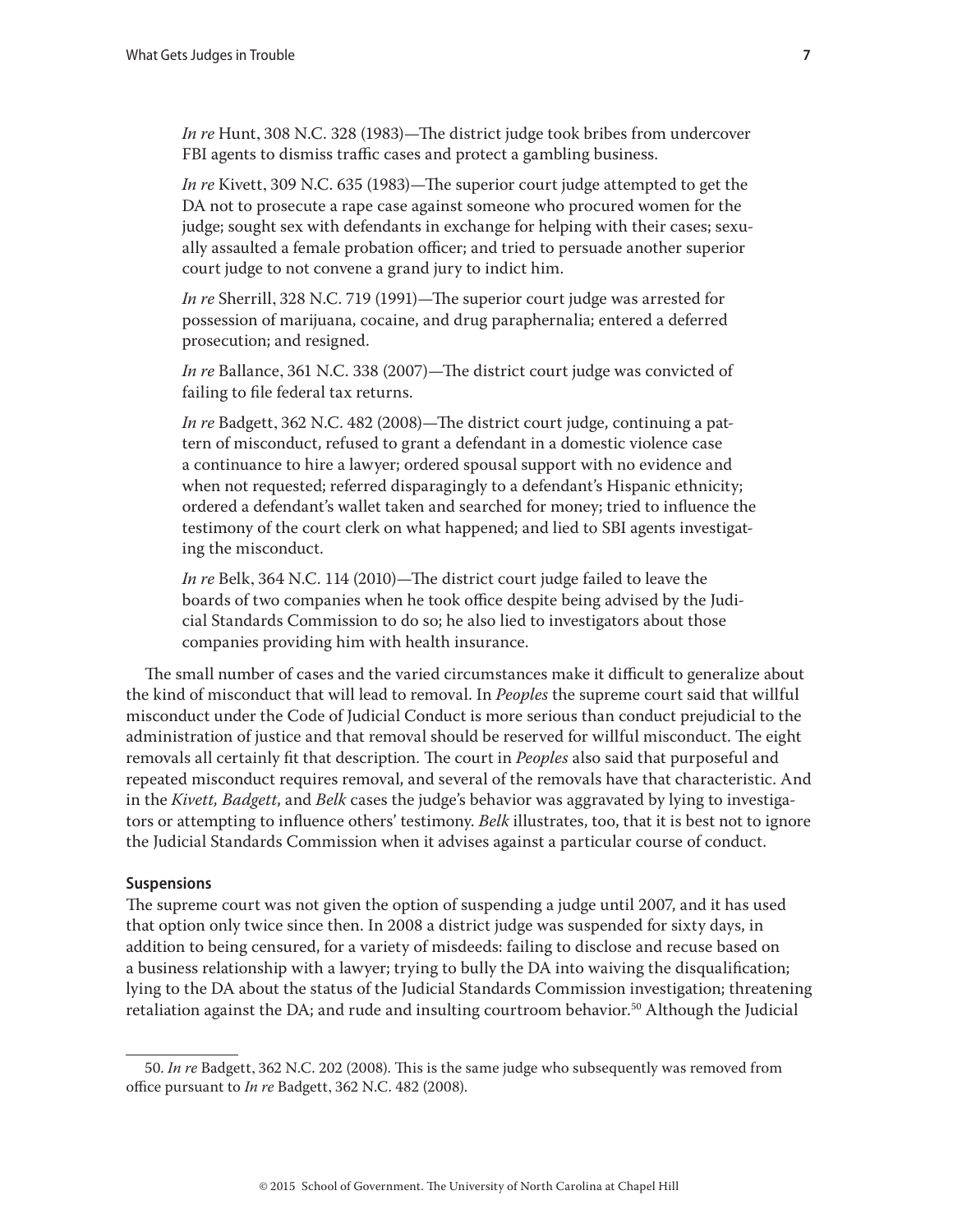<span id="page-7-0"></span>Standards Commission had recommended only censure, the supreme court, not bound by the commission recommendation, concluded that a more severe punishment was appropriate, particularly considering the judge's untruthfulness to the commission.

The other suspension occurred in 2012 when a district judge was suspended for seventy-five days for adding at least eighty-two traffic tickets of friends and church members to the docket and then dismissing or continuing them without hearing evidence.<sup>51</sup> The judge previously had received a private warning for similar conduct. The judge probably avoided harsher discipline by cooperating with the investigation and admitting her errors.

#### **Censures**

A censure of a judge is an official condemnation or denunciation of the judge's conduct. It is an admonishment, a strong disapproval. Censure is considered a more severe punishment than a reprimand.

The supreme court has censured judges thirty-six times. In thirty-two instances censure was the only discipline—twenty-five times for district judges and seven times for superior court judges. Three times, twice involving district judges and once a superior court judge, the censure was in addition to removal. And once, for a district judge, the censure accompanied a suspension.

The greater number of censure cases reveals a clearer pattern of misconduct. In a third of the cases the censure was related to improper ex parte communication or action, and in several more it was for the judge's attempt to influence the outcome of a case for a relative or friend. Five other cases involved rude, demeaning, or sexist comments or sexual harassment. There also were three instances of censure for badgering lawyers. The following is a representative sample of the censured behaviors:

- granting a limited driving privilege to a defendant who refused the breathalyzer, without a hearing;
- entering prayers for judgment continued (PJCs), dismissing traffic cases out of session without notice to the DA;
- having sex in the courthouse with a non-litigant [judge also was removed from office for other conduct];
- making campaign contributions to candidates for U.S. Senate, governor;
- attempting to exchange help in a prostitution case for sex; changing verdicts in motor vehicle cases ex parte; sexual advances toward detective; embarrassing remarks to victim in criminal case; threatening lawyers [the judge had retired by the time of the discipline];
- making inappropriate comments seeming to approve of domestic violence;
- badgering lawyer who tried to withdraw from case but could not ethically explain why;
- intervening in child abuse case on behalf of a close friend, including meeting with investigator, telling magistrate to set a low bond, telling clerk whom to appoint to represent defendant as indigent;
- reducing impaired driving cases to careless and reckless knowing it was not allowed by law;
- telling lawyer not to appear in her court after lawyer filed complaint about the judge's ex parte contacts in another case;

<sup>51.</sup> *In re* Hartsfield, 365 N.C. 418 (2012).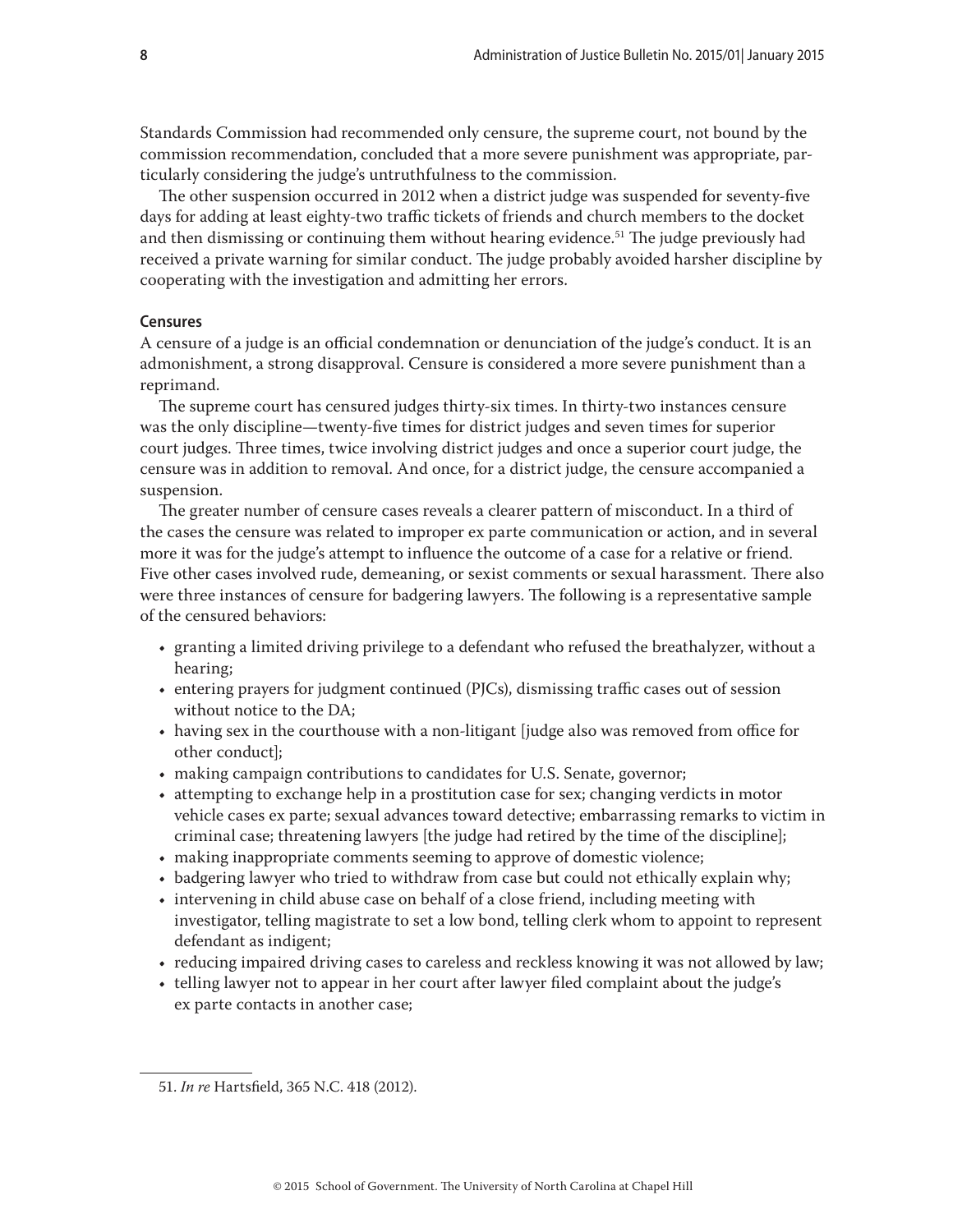- threatening court personnel about testimony in his divorce case, badgering lawyer for notarizing document for judge's wife;
- advising a department of social services (DSS) employee on discharge, telling DSS he would use influence to get employee's job back, convening grand jury to investigate DSS;
- public intoxication and indecent exposure;
- ex parte communications to police, other court officials about criminal charges against children of friends;
- assisting friend pursuing worthless check prosecution by refusing to continue case;
- finding defendant guilty of careless and reckless when charged with drunk driving when judge should have known there was no authority to do so;
- while in the courtroom asking lawyers and pro se defendants for support in reelection;
- signing orders without ascertaining their contents;
- making impatient, rude, and demeaning remarks to lawyer;
- refusing to recuse in case involving a party who had lawsuit pending against the judge;
- sexual harassment of judicial assistant, paralegal by unwanted hugging, touching;
- intervening in case for friend by entering ex parte child custody order for him, ordering magistrate to set unsecured bond, asking another judge to go easy on friend;
- failing to disclose business relationship with lawyer and to recuse; trying to bully DA into waiving disqualification; lying to DA about investigation of misconduct; threatening retaliation against DA; rude and insulting in courtroom [judge also suspended];
- referring disparagingly to a defendant's Hispanic ethnicity; ordering a defendant's wallet taken and searched for money; trying to influence the testimony of the court clerk on what happened; lying to SBI agents investigating the misconduct [judge was also removed from office].

The record of censures indicates that in the early years of the district court system there were a number of problems with district judges entering PJCs and otherwise disposing of traffic cases without notice to the prosecutor. That issue seems to have lessened considerably after several censures in the 1970s, though a recurring problem is judges inserting themselves in cases to assist friends.

In several of the examples listed above censure seems like a light punishment for egregious conduct. Sometimes it is clear from the court's opinion that the court took it easy on the judge because the judge already had resigned or retired. That was true, for example, in *In re Hair*, 324 N.C. 324 (1989), when the judge was censured for trying to arrange sex in exchange for helping the defendant with a prostitution charge and for making sexual advances at a detective; in *In re Leonard*, 339 N.C. 596 (1995), when the judge's alcohol problem led to charges of public intoxication and indecent exposure; and in *In re Renfer*, 347 N.C. 382 (1997), when the judge had been entering false guilty pleas without the knowledge of the defendants. In all three cases the judge had already left office. The lighter sanction of censure also may be imposed sometimes because of the judge's good reputation and the absence of any financial gain. That was the case in *In re Cornelius*, 335 N.C. 198 (1993), where the superior court judge was only censured for interference in a DSS employment matter, including threats to use his influence to get the employee's job back and convening a grand jury to investigate the DSS.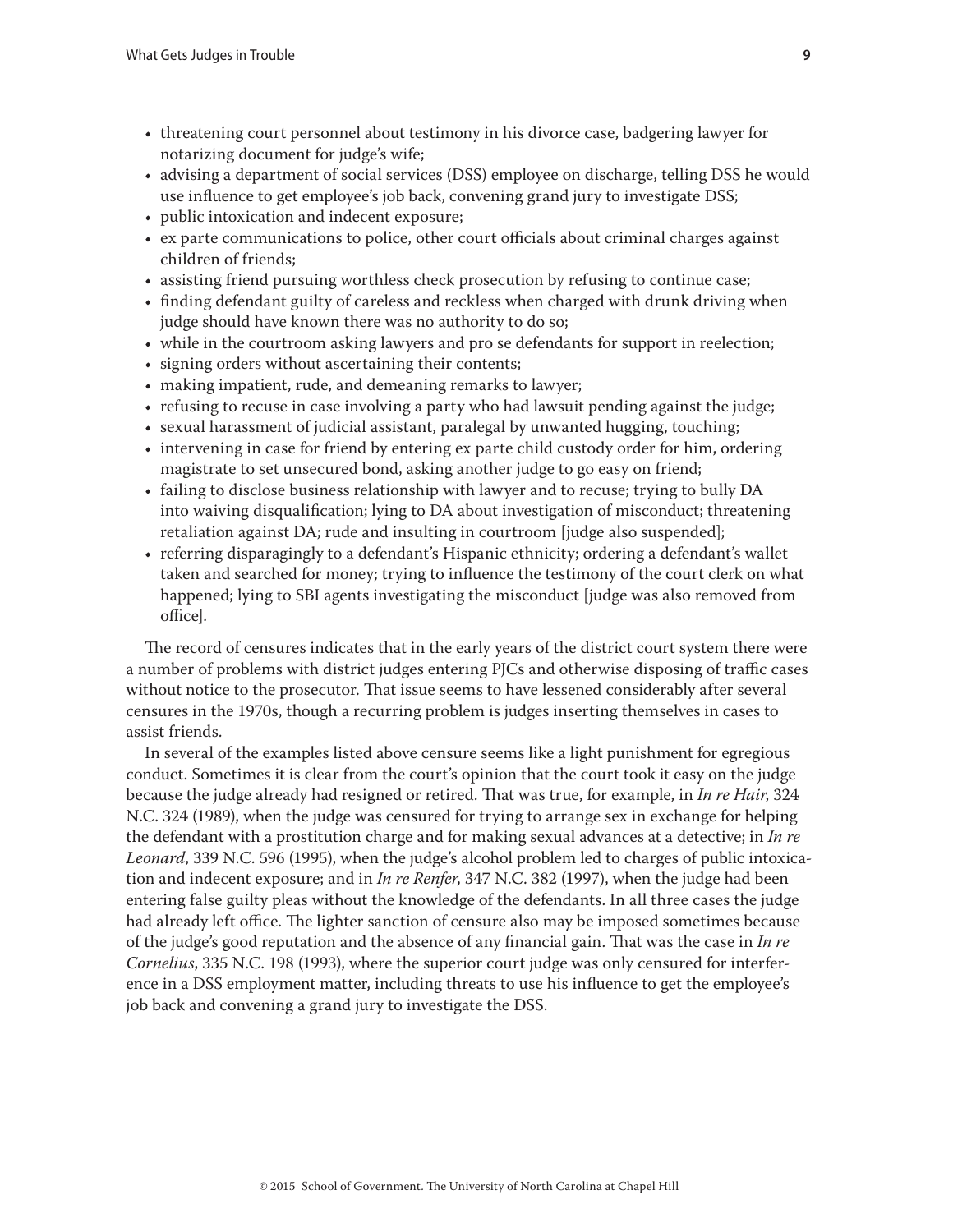# <span id="page-9-0"></span>**Public Reprimands**

From 2007 to 2013 the Judicial Standards Commission was authorized to issue public reprimands. Since 2013, however, only the supreme court may reprimand. As was true when the commission issued reprimands, the public reprimand is to be used by the supreme court when the court finds that "a judge has violated the Code of Judicial Conduct and has engaged in conduct prejudicial to the administration of justice, but that misconduct is minor."52

While it had authority to do so, the Judicial Standards Commission issued seventeen public reprimands: twelve were for district court judges, four for superior court judges, and one for a court of appeals judge. That single reprimand is the only public discipline of an appellate judge by the supreme court or the Judicial Standards Commission. The bases for the reprimands by the commission, in chronological order, were:

- drunk driving;
- investigating theft from an uncle's estate, influencing the bond set for the defendant (in another district);
- using civil contempt, putting defendant in jail rather than entering monetary judgment;
- drunk driving;
- entering an ex parte order in a domestic case based on lawyer's representation about opposing counsel;
- four-year delay in entering judgment from bench trial;
- intervening on behalf of sister in domestic case;
- ex parte communications through Facebook, independent investigation in domestic case;
- issuing show cause order for contempt based on the publication of a derogatory political flyer about the judge (order later withdrawn);
- comments in other courtrooms, to lawyers, in case in which judge's wife was a public defender;
- two-year delay in filing order in equitable distribution case;
- issuing directive to public defender on his behavior, ordering it sealed, without notice to defender and without due process;
- messages to other judges to try to influence traffic case of register of deeds;
- signing motions for appropriate relief based on lawyer's representations without following proper procedure, without proper notice;
- driving while under the influence of an impairing substance (the judge had been convicted and completed substance abuse treatment);
- delay of nearly four years in entering order in equitable distribution case;
- complaining to local police about treatment of the judge's son, lobbying the DA to initiate proceedings to remove the police chief, ordering town personnel records brought for his review and holding records even though no legal proceeding was pending, intimidating local officials and the DA, threatening local officials with removal.

The kind of conduct that warranted a public reprimand by the Judicial Standards Commission generally was the same kind of behavior that could result in censure by the supreme court. The commission, based on its experience with its recommendations to the court, was able to recognize when a public reprimand was an appropriate outcome and could conclude a matter without having to take it to the court. The one area addressed by the commission's public reprimands

<sup>52.</sup> G.S. 7A-374.2(7).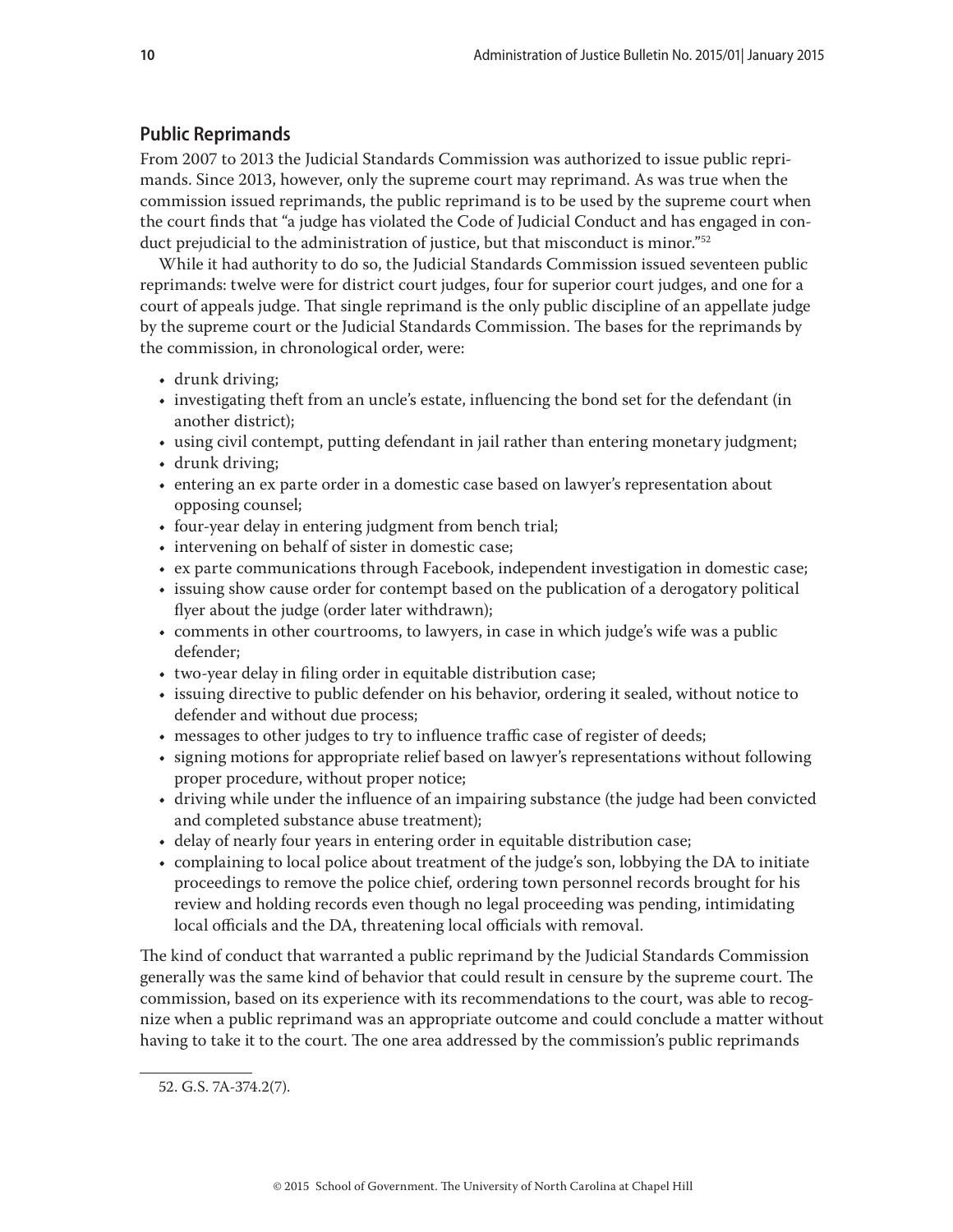<span id="page-10-0"></span>that was not previously the subject of court discipline was a judge's delay in completing business. Three of the public reprimands described above were based on the time judges took to enter final orders after hearing matters.

Since reprimand authority was shifted from the Judicial Standards Commission to the supreme court in 2013, the court has issued one reprimand, to a district judge in 2015. The public rebuke of the judge was for failing to adequately inquire into the rights of an overseas military serviceman, imprudently relying on the opposing lawyer, and allowing that lawyer to advise the judge without counsel being appointed for the serviceman. The court's order did not discuss how it will decide between censure and reprimand.

### **Court's Rejections of Commission Recommendations**

In ten instances the supreme court has rejected the sanction recommended by the Judicial Standards Commission. Seven times the court chose not to discipline the judge at all; twice the court remanded the case to the commission for further proceedings; and one time the court censured the judge but refused to remove him from office as recommended.

One remand was because the commission had refused to grant a continuance to the judge who then had not presented evidence at the hearing; the supreme court wanted a better record on which to decide on the recommended removal.<sup>53</sup> The other remand was to have testimony about assault and sexual comments videotaped because the witnesses' credibility could not be assessed from a transcript alone.<sup>54</sup> The court eventually rejected the commission's recommendation to remove the judge, and dismissed the charges, because of doubts about the principal witness's credibility.

The cases in which the supreme court chose not to accept the commission's recommendation provide additional insight into the disciplinary process and the kinds of behavior the court considers deserving of discipline. The bare facts of those cases are as follows:

*In re* Martin, 295 N.C. 291 (1978)—The district judge was censured for dismissing a traffic ticket when the DA had refused to dismiss the case after the judge said the defendant needed a break; and for ex parte actions in ordering seizure of an automobile in another case. The commission had recommended removal, based on those incidents and on the judge asking an officer to testify falsely about a breathalyzer test, a charge for which the supreme court did not find clear and convincing evidence. On the charges it did uphold the court said it appeared that the problems were primarily due to the judge not being a lawyer (the constitutional amendment requiring judges to be lawyers was not approved until 1980) and not fully understanding the law. In addition, the court said it had not previously clarified what kind of conduct warranted removal and what justified only censure.

<sup>53.</sup> *In re* Renfer, 345 N.C. 632 (1997). The judge eventually was censured in *In re Renfer*, 347 N.C. 382 (1997). The supreme court found that the judge's conduct was sufficient to justify removal, but by that time she had already resigned and agreed not to seek judicial office again.

<sup>54.</sup> *In re* Hayes, 353 N.C. 511 (2001).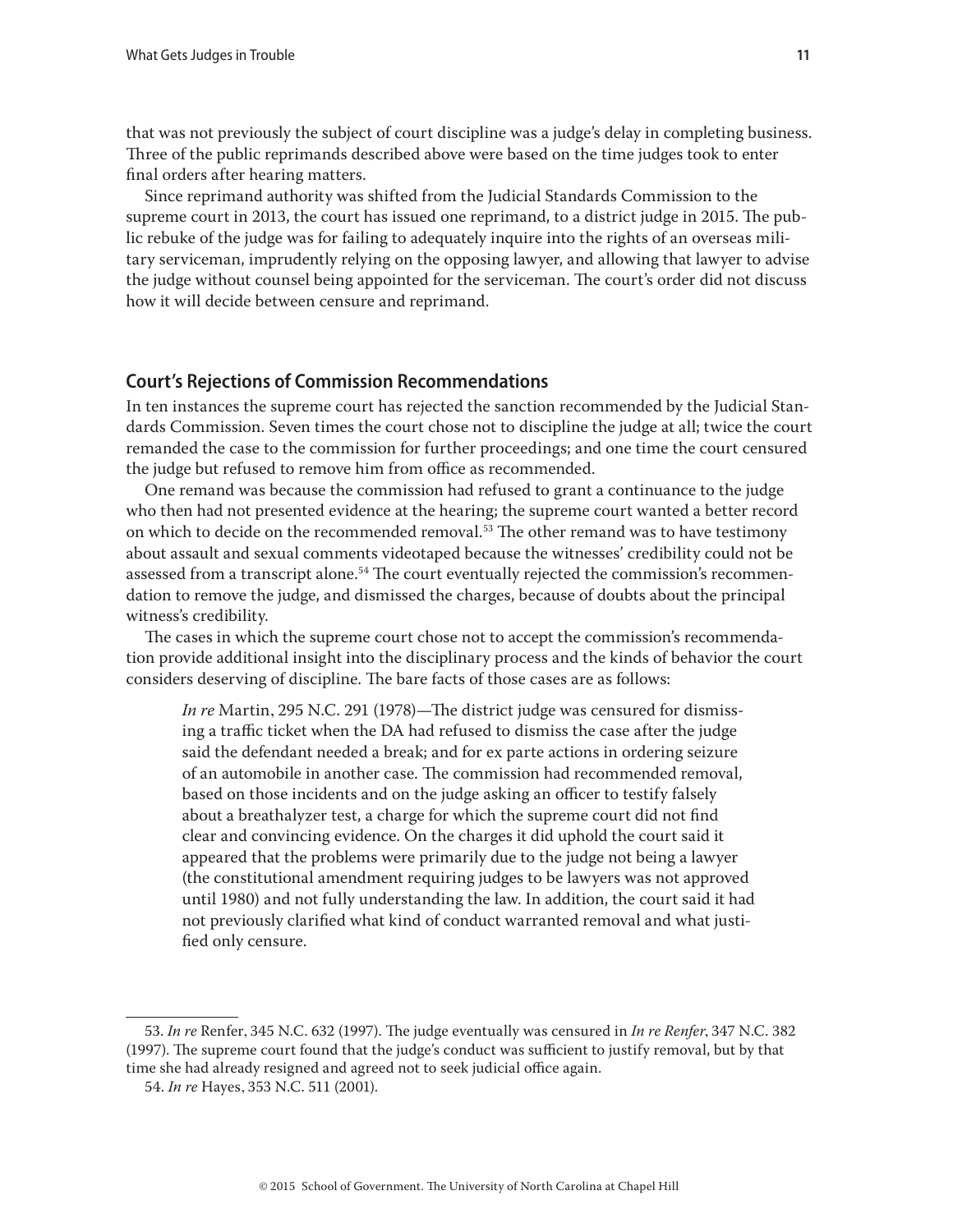*In re* Bullock, 324 N.C. 320 (1989)—The court rejected censure for the district judge. The judge's confrontation with a law enforcement officer in chambers about something the officer had said was inappropriate, and the judge's remarks were intemperate, but the incident occurred in chambers and was not sufficiently egregious to constitute conduct prejudicial to the administration of justice. Not every intemperate remark warrants discipline.

*In re* Bullock, 336 N.C. 586 (1994) [same Bullock as immediately above<sup>55</sup>]—The court rejected the commission's recommendation that the district judge be censured for refusing to recuse himself in a case after previously disqualifying himself and saying he could not be fair; and for personal investigation in a custody case. The court said violation of the Code of Judicial Conduct does not by itself establish conduct prejudicial to the administration of justice warranting censure. The conduct must appear to the objective observer to be prejudicial to the esteem for the court; it must bring the office into disrepute. [As discussed at the beginning of this bulletin, subsequent amendment to the Code of Judicial Conduct appears to establish that violation of the code now is sufficient by itself for discipline.]

*In re* Fuller, 345 N.C. 157 (1996)—The court rejected the commission's recommendation that the district judge be censured for persuading both sides to accept a plea of speeding in a case involving failure to stop for a school bus. It was error to solicit and accept the plea—it is for the prosecutor, not the judge, to negotiate pleas—but the judge granted a motion to dismiss when he realized speeding was not a lesser-included offense. The court believed the judge had not acted knowingly and had corrected his mistake when it was brought to his attention.

*In re* Martin, 345 NC 167 (1996)—The court rejected the commission's recommendation to censure the district judge for arranging a meeting in his office to consider a new bond for the defendant charged with drunk driving. Although the charge had been raised to a felony, the judge wanted to maintain the same bond. When the prosecutor objected to the procedure the judge stopped and followed normal bond procedure. The court found that the conduct was not prejudicial to the administration of justice. All parties had been present at the meeting, and the judge withdrew his plans after the prosecutor objected.

*In re* Tucker, 348 N.C. 677 (1998)—The court rejected the commission's recommendation to censure the district judge for entering not guilty pleas in two DWI cases without the prosecutor's consent, based on representation from the defendant's lawyer that the DA had agreed; also for granting PJCs in two drunk driving cases. The court found that the not guilty pleas were the result of a misunderstanding between the lawyer and the DA and that the procedure followed was consistent with the DA's previous handling of cases. On the PJCs, the judge

<sup>55.</sup> But note that Judge Bullock was censured for badgering a lawyer who wished to withdraw from a case but could not explain why without violating his ethical obligations. *In re* Bullock, 328 N.C. 712 (1991).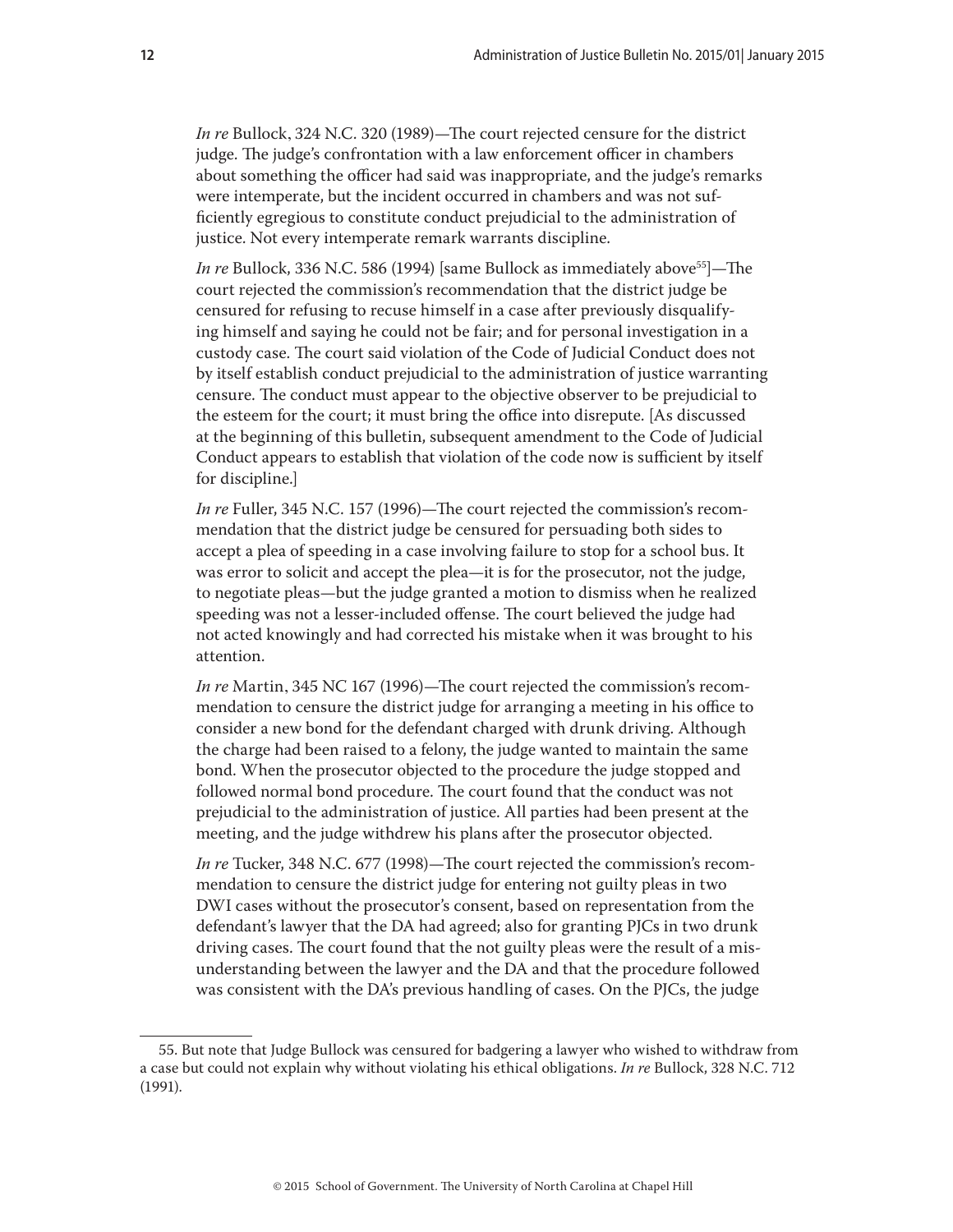<span id="page-12-0"></span>did not realize that the law had changed to prohibit such a disposition in drunk driving cases. The court said it would not punish a judge for honest mistakes of  $law<sup>56</sup>$ 

*In re* Hayes, 356 N.C. 389 (2002) [final resolution of case remanded to Judicial Standards Commission in *In re Hayes*, 353 N.C. 511 (2001), as discussed *supra* at note 54 and associated text]—The court rejected the commission's recommendation to remove the district judge for sexual harassment of a clerk. The court found that the clerk's testimony had been impeached sufficiently such that the court was unable to determine by clear and convincing evidence that the judge had engaged in the misconduct alleged. Upon dismissing the charge the court did not have to decide whether the judge was denied due process by commission members refusing to recuse themselves on remand after previously voting to recommend removal of the judge. The court said the judge should have been allowed individual voir dire of four commission members but that the commission's admittedly imperfect procedures were not fatal because the ultimate determination was to be made by the court.

*In re* Brown, 358 N.C. 711 (2004)—The court rejected the commission's recommendation that the district judge be censured for refusing to recuse herself in a juvenile matter in which she had instructed the lawyer not to go to another judge for an order. Even though the judge ended up testifying in the matter, the court found that the lawyer had not provided sufficient facts for the judge to know in advance that her testimony would be needed. The court decided the judge had handled the matter fairly.

# **Conclusion: The Patterns of Discipline**

What does one make of all these disciplinary decisions, these removals, suspensions, censures, and reprimands? Too much generalization would not be appropriate; after all, considering that they cover a forty-year period, the number of such cases is relatively small. Each case has its own personal facts, and the makeup of both the Judicial Standards Commission and the supreme court has changed a great deal over those four decades. Indeed, North Carolina has had ten different chief justices since the present disciplinary scheme was established —William Bobbitt, Susie Sharp, Joe Branch, Rhoda Billings, Jim Exum, Burley Mitchell, Henry Frye, I, Beverly Lake Jr., Sarah Parker, and Mark Martin.

With those reservations in mind, following are some observations about the sanctions handed down since the supreme court acquired authority to discipline judges in 1973:

• *Removal* is reserved for serious examples of willful misconduct and is used sparingly. A judge will be taken off the bench for fixing cases, taking bribes, trading sex for help in court, drug use, and conviction of serious offenses. A pattern of willful misconduct over time can be an important factor in the supreme court's decision. Lying to investigators

<sup>56.</sup> But note that the same judge later was censured for entering a not guilty plea without informing the prosecutor. *In re* Tucker, 350 N.C. 649 (1999). The opinion says that the judge previously had received a private reprimand from the Judicial Standards Commission for ex parte actions.